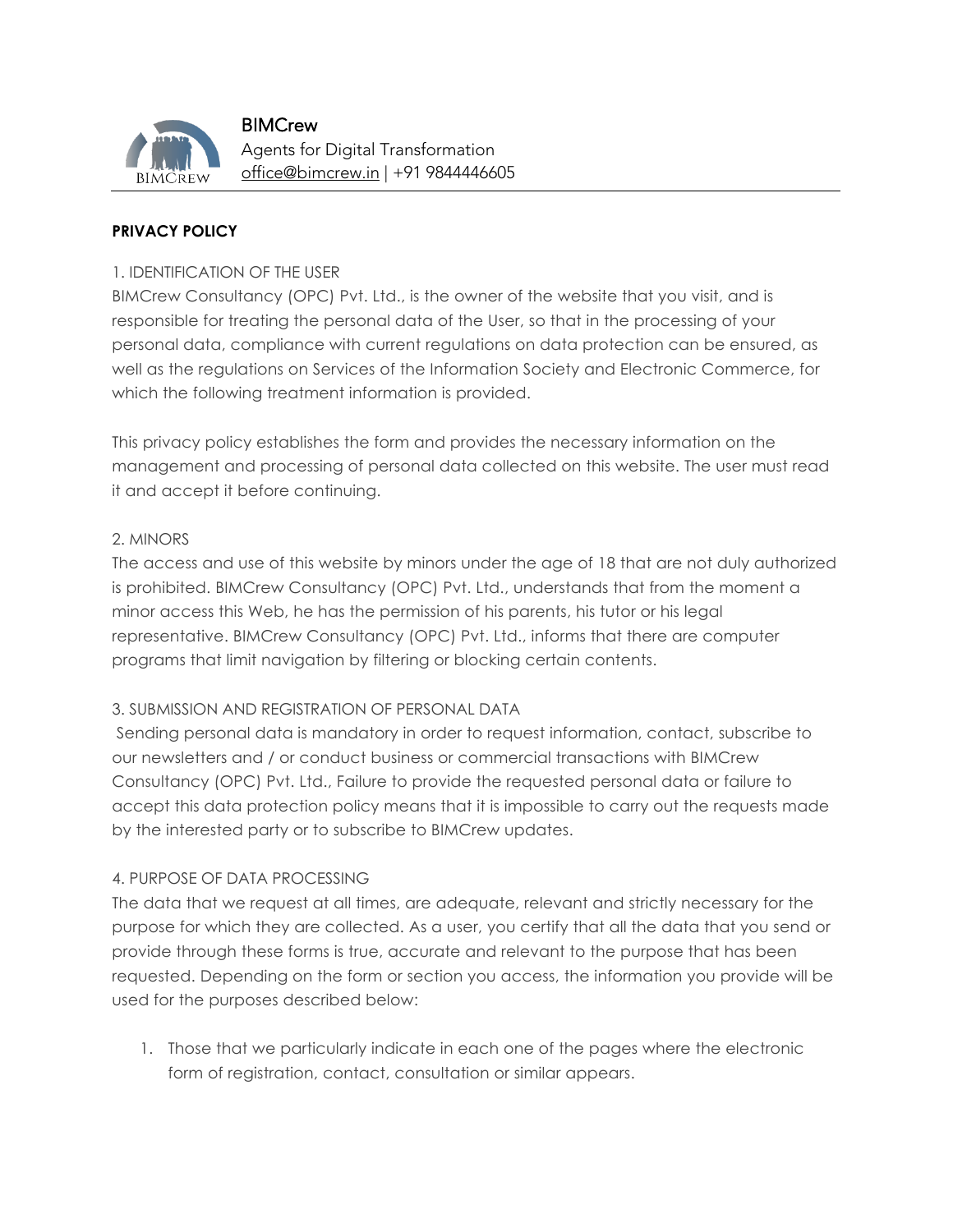- 2. Address your requests and inform about our services, orders or any type of request you make through any of the contact forms on our website.
- 3. To make it easier for our users to subscribe to our publications, periodic news or blog.
- 4. To be able to prepare statistics for commercial purposes.
- 5. To send commercial communications related to our products, services, news or promotions, through any electronic, postal or telephone, as well as companies that collaborate with BIMCrew Consultancy (OPC) Pvt. Ltd., These third parties will never have access to your personal data, and these communications will always be about products and services related to our sector.
- 6. To facilitate the follow-up of the profiles of BIMCrew Consultancy (OPC) Pvt. Ltd., in the social networks that link to our website. In this regard we want you to know that the treatment of your personal data within the environment of these social networks will be governed by the privacy policies of these social networks.

The exercise of rights by BIMCrew Consultancy (OPC) Pvt. Ltd., will be limited to those allowed by the social network in question, so we recommend that before following our profiles on social networks review the conditions of use and privacy policies of these social networks.

# 5. CONFIDENTIALITY AND TRANSFER OF DATA

Your data will be treated with the utmost care by all our collaborators and employees at any stage of the services we provide, and your data will be used exclusively for the purposes we have previously indicated. They will be conserved for the indispensable time to carry out the purposes described and to comply with current legislation. In the case of accepting the reception of commercial communications, your data will be kept until you request cancellation.

BIMCrew Consultancy (OPC) Pvt. Ltd., guarantees that your data will not be transferred or communicated to any third party, except in the legally foreseen cases and in the case in which said cession is protected by legislation, or is essential to be able to fulfill the service requested and / or contracted. In the case of transferring your data outside of these assumptions we will request your authorization expressly.

There are no international data transfers.

# 6. INCORPORATION OF THIRD-PARTY DATA

In the event that you provide us with personal data of third parties, you declare that you are authorized by those persons to provide your data, and you declare that you have previously informed them of everything contained in this privacy policy, especially the data of our company and how to exercise the rights that the law grants them. In this sense BIMCrew Consultancy (OPC) Pvt. Ltd., assumes no responsibility for the data of these third parties that